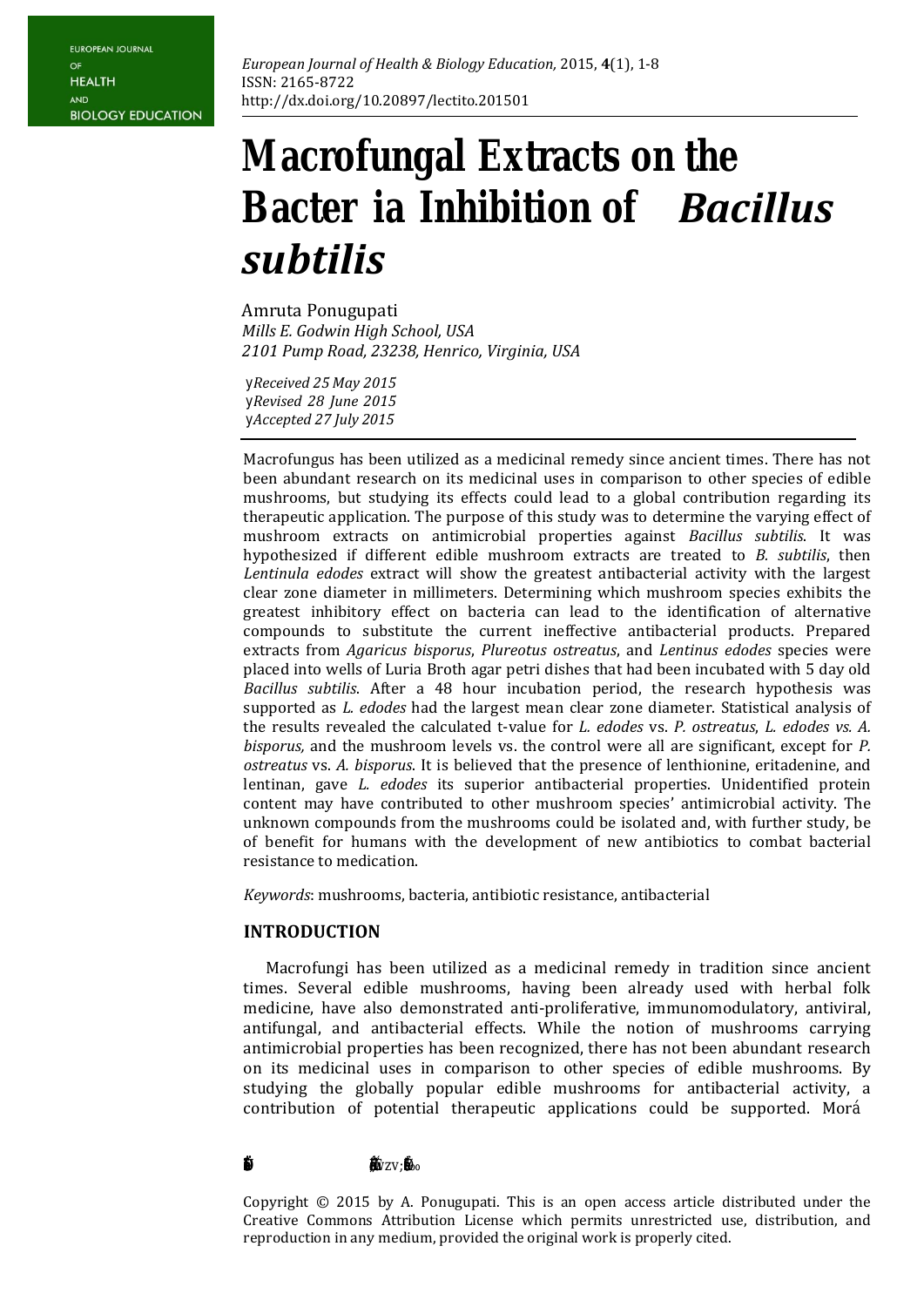specifically, the antibacterial properties of various mushroom extracts could lead to progressions in understanding the compounds that enable such activity. The field of applied biotechnology identifies edible macrofungus as having a great potential to agriculture and medical advancements. (Bisen, 2010).

Edible mushroom extracts have been seen as a competitor to common synthetic medicines, in respect to their potential antibacterial properties. (Tehrani, 2012).The natural antibiotics produced by mushrooms have been the subject of many recent studies that have been testing their efficacy on gram negative and gram positive bacteria. Society can benefit from acknowledging the utility of mushrooms as a natural source of antibacterial agents, due to the increasing number of bacteria becoming resistant to commercial antibiotics. There is very little information about the antimicrobial and antioxidant activities of wild edible mushrooms. By studying the antimicrobial effects of an edible mushroom, compounds can be isolated from the fruiting body to determine the origination of the mushroom's antibacterial activities. Determining which mushroom species exhibits the greatest inhibitory effect on bacteria can lead to the identification of specific and alternative compounds to substitute the current antibacterial products, which have been ineffective by bacterial resistance (Sonawane, 2012). This may lead to progressions in understanding antimicrobial properties and assist with the implementation of antibiotics medically.

Wild mushrooms are rich in carbohydrates and protein. Proteins found in these fungi have shown several biological activities that prevent health disorders. Edible mushrooms are low in fat, have a high percentage of polyunsaturated fatty acids and also contain many vitamins and minerals. In relevance to their role in medicine, antibiotics in mushrooms are not as well documented, so the discovery of new antimicrobial agents is still highly possible (Thallaimaharani, 2013). Most mushroom extracts have exhibited antibacterial activity to multiple strains of bacteria and have been used medicinally for centuries. *Lentinula edodes* has proven pharmacological properties, including an anti-tumor effect, antimicrobial properties, improved liver function and a reduction of viremia chronic hepatitis B patients, and the inhibition of human immunodeficiency virus infection in *vitro* (Hirasawa, 1999). *Pluerotus ostreatus* and *Lentinula edodes* have been recognized as the most active species in regard to antimicrobial activity. (Bisen, 2010). Studies have shown that the isolated proteins from the mushroom, *Agaricus bisporus* was effective against both gram negative and gram positive bacteria, such as Staphylococcus aureus (Tehrani, 2012).

As a gram positive bacteria, *B. subtilis* is known for its strong endospore which gives the organism the ability to sustain in extreme environments*.* The dependent variable will be measured by the diameter of the inhibition zone in millimeters around each well filled with a mushroom extract. In *vitro,* the agar diffusion method can determine antibacterial activity.

The purpose of this experiment is to determine which aqueous extract of edible mushroom will exhibit the greatest antimicrobial effects when treated against *Bacillus subtilis*. The independent variable in this experiment are the types of edible mushroom extracts, *Lentinula edodes*, *Agaricus bisporus*, and *Pluerotus ostreatus*. All of these mushroom extracts have shown antibacterial properties, but to varying degrees (Sonawane, 2012). The dependent variable in this experiment will be the antibacterial activity of each mushroom extract, as observed by measuring the zone of inhibition in millimeters. It is hypothesized that if different edible mushroom extracts are treated to *B. subtilis*, then *Lentinula edodes* will show the greatest antibacterial activity with the largest clear zone diameter in millimeters. Scientific investigations have led to isolation of many compounds from *L. edodes* having health promotion activities. Specifically, *L. edodes* contains the polysaccharide Lentinan, which is crucial for the biological and pharmacological activity of the mushroom.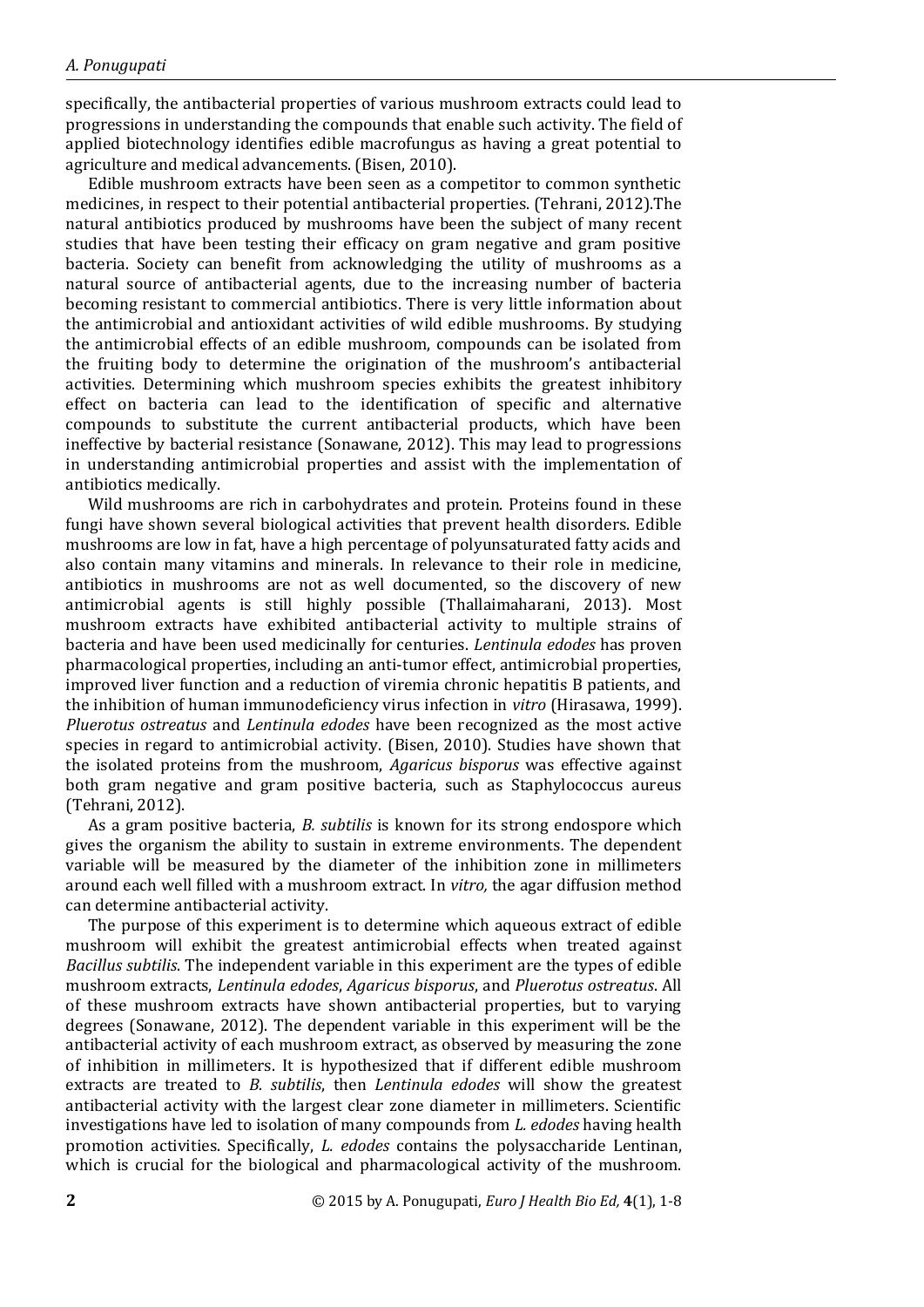Based on previous studies, *L. edodes* has been observed to have higher antibacterial effectiveness because of this substance. There is no control for the experiment as the sole purpose is to determine which macrofungal extract is the most effective against the already grown bacteria. Without a mushroom extract or bacteria, there will be no inhibition to observe.

#### **PROCEDURE**

While wearing safety gloves, 500 mL of liquid *Bacillus subtilis* culture was brought to the Vertical Laminar fume hood for inoculation onto already prepared Luria broth agar plates. One mL of *B. subtilis* was taken from the beaker with a micropipette and was poured and spread onto one large agar plate. The plate was then allowed to sit in an incubator for five days. This step was repeated four other times for a total of five LB agar plates cultured with bacteria. In the meantime, other preparations regarding mushroom extracts were pursued.

For mushroom extract preparation, all 2.5 kilograms of *Pluerotus ostreatus* were washed with distilled water and cut into small pieces at a biosafety level 2 research laboratory. The pieces were then placed in an Omega VRT400HDS Juice extractor to successfully separate the pulp from the extract of the mushroom. As the extract was being made, it was poured into one large 250 mL beaker stored in 1 kg of ice until the juicer was done creating the extract. The final extract, in liquid form, was then transferred into several plastic test tubes to be filtered and sterilized. A disposable syringe with a filtration mechanism was then used to transfer the mushroom extract from the large plastic test tubes into 15 smaller test tubes that held a maximum of 2 mL by simply extracting the liquid with the syringe with a built in filter, and placing it in the other small test tubes. Because not all of the extract was needed to fill fifteen 2 mL test tubes, the remainder of the extract from the original plastic test tubes were stored in a freezer of -20 \* C for future or potential use.

After the 15 sample extracts of *Pluerotus ostreatus* were sterilized and placed into the 2 mL sample test tubes, they were brought over to the vertical laminar fume hood for inoculation onto the bacterial plates. All five bacterial plates, which had been resting after 5 days of bacterial growth, had 12 wells punctured into them by a hole puncher. Then using another micropipette, 250 micro-milliliters had been taken from the small test tubes, and inserted into one hole of the agar plate. A total of only four holes were filled on each agar plate until moving onto the other 4 petri dishes. These steps were repeated for the remaining mushroom levels of *L. edodes* and *A.bisporus*. After all mushroom extracts were placed in their correct wells on each agar plate, the petri dishes were sealed and placed in an incubator for 48 hours before being taken out to measure the inhibition zone. The data was then recorded and analyzed for statistical significance.

#### **RESULTS**

The effects of various mushroom extracts on its antibacterial properties were studied within petri dishes grown with *Bacillus subtilis* and the final results of the inhibition zone diameter in millimeters can be seen in table 1 and 2 along with graph 1. The research hypothesis formulated stated that the *Lentinula edodes* mushroom extract would have the greatest antimicrobial effect against *B. subtilis* by having the largest clear zone diameter. The mean of each mushroom extract's clear zone was determined with *Lentinus edodes* having the largest mean clear zone diameter of 2.0 mm. *Pluerotus ostreatus* had the second largest mean diameter (1.6 mm) and *Agaricus bisporus* had the smallest (1.8 mm). The control group of no extract had no observed inhibition (0 mm).The comparisons between each type of mushroom extract on their antimicrobial properties revealed that there was an

© 2015 by A. Ponugupati, *Euro J Health Bio Ed,* **4**(1), 1-8 **3**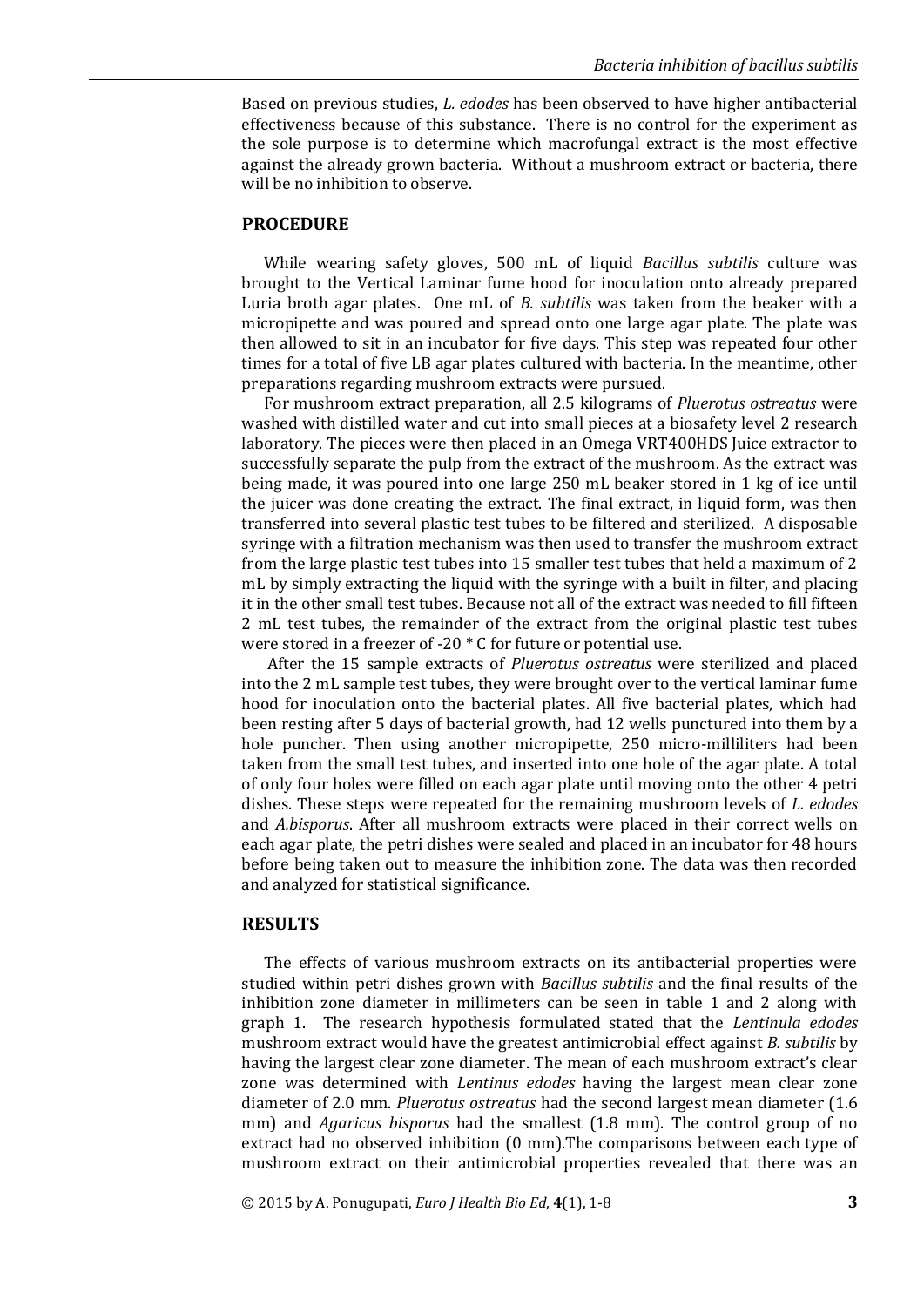effect on inhibiting *B. subtilis*. Because of this, the research hypothesis was supported as *Lentinus edodes* had the largest zone of inhibition, but it was also noted that all macrofungal extracts had an effect on inhibiting microbial activity. The variance and standard deviation, calculated from all sets, were very low for all levels of the independent variable which indicated a close set of data. There were outliers present in the data, as every mushroom extract had data points outside the calculated 2SD range. The minimum value of 1.4 mm for *Lentinus edodes* was an outlier, and 2.6 mm was also an outlier as the maximum value for both *Pluerotus ostreatus* and *Agaricus bisporus.*

Multiple t-tests were performed on the data, with a level of significance of 0.05 and degrees of freedom of 38. The null hypothesis stated that there would be no significant difference between each type of mushroom extract and its antibacterial activity. The calculated t-value for *L. edodes* vs. *P. ostreatus* of 4.276 and the calculated t value for *L. edodes vs. A. bisporus* of 2.965 were both greater than the critical t-value of 2.024, (p < 0.05) meaning the results were significant and that the null hypothesis should be rejected. The t-test performed between the control and *L. edodes* had a calculated t-value of  $36.214$  ( $p < 0.05$ ), and was greater than the critical, indicating that it was also significant. No Extract vs. *Pluerotus ostreatus*  produced a value of 21.193 ( $p < 0.05$ ) and data was also statistically significant.

No Extract vs. *Agaricus bisporus* t-test produced a value of 20.647 (p <0.05). The null hypothesis was rejected and the data indicated that the probability of the results being due to chance or error was less than 1 in 20 for all of these t-tests. The t test *P. ostreatus* vs. *A. bisporus* produced a value of 1.734 which was less than the critical t-value ( $p > 0.05$ ), indicating that the null hypothesis should not be rejected, and that the probability of the results being due to chance or error is greater than 1 in 20. The results were significant for all of the independent variable data sets except for *Agaricus bisporus* vs. *Pluerotus ostreatus*. Overall, the data results were mostly all statistically significant, except for *Agaricus bisporus* vs. *Pluerotus ostreatus*, which implies that the type of mushroom extract does have a significant effect on clear zone diameter against *B. subtilis* in comparison to another extract and the control.

| <b>Trial</b> |    | Diameter of Clear Zone in Millimeters (mm) |                     |                   |     |  |
|--------------|----|--------------------------------------------|---------------------|-------------------|-----|--|
|              |    | Lentinus edodes                            | Pluerotus ostreatus | Agaricus bisporus |     |  |
|              |    |                                            |                     |                   |     |  |
|              |    | 1.7                                        | 1.6                 |                   | 1.8 |  |
|              | 2  | 1.9                                        | 1.8                 |                   | 1.6 |  |
|              | 3  | 1.7                                        | 1.6                 |                   | 1.3 |  |
|              | 4  | 1.8                                        | 1.2                 |                   | 1.8 |  |
|              | 5  | 2                                          | 1.2                 |                   | 1.7 |  |
|              | 6  | 1.9                                        | 0.9                 |                   | 1.9 |  |
|              | 7  | $\overline{\mathcal{L}}$                   | 1.5                 |                   | 1.7 |  |
|              | 8  | 2.2                                        | 1.6                 |                   | 2.3 |  |
|              | 9  | 2.2                                        | 1.6                 |                   | 1.4 |  |
|              | 10 | 1.8                                        | 1.9                 |                   | 2   |  |
|              | 11 | 2.1                                        | 1.5                 |                   | 1.4 |  |
|              | 12 | 2.2                                        | 1.4                 |                   | 1.1 |  |
|              | 13 | 2.4                                        | 1.7                 |                   | 2.2 |  |

**Table 1.** The effect of type of mushroom extract on diameter of zone of inhibition in millimeters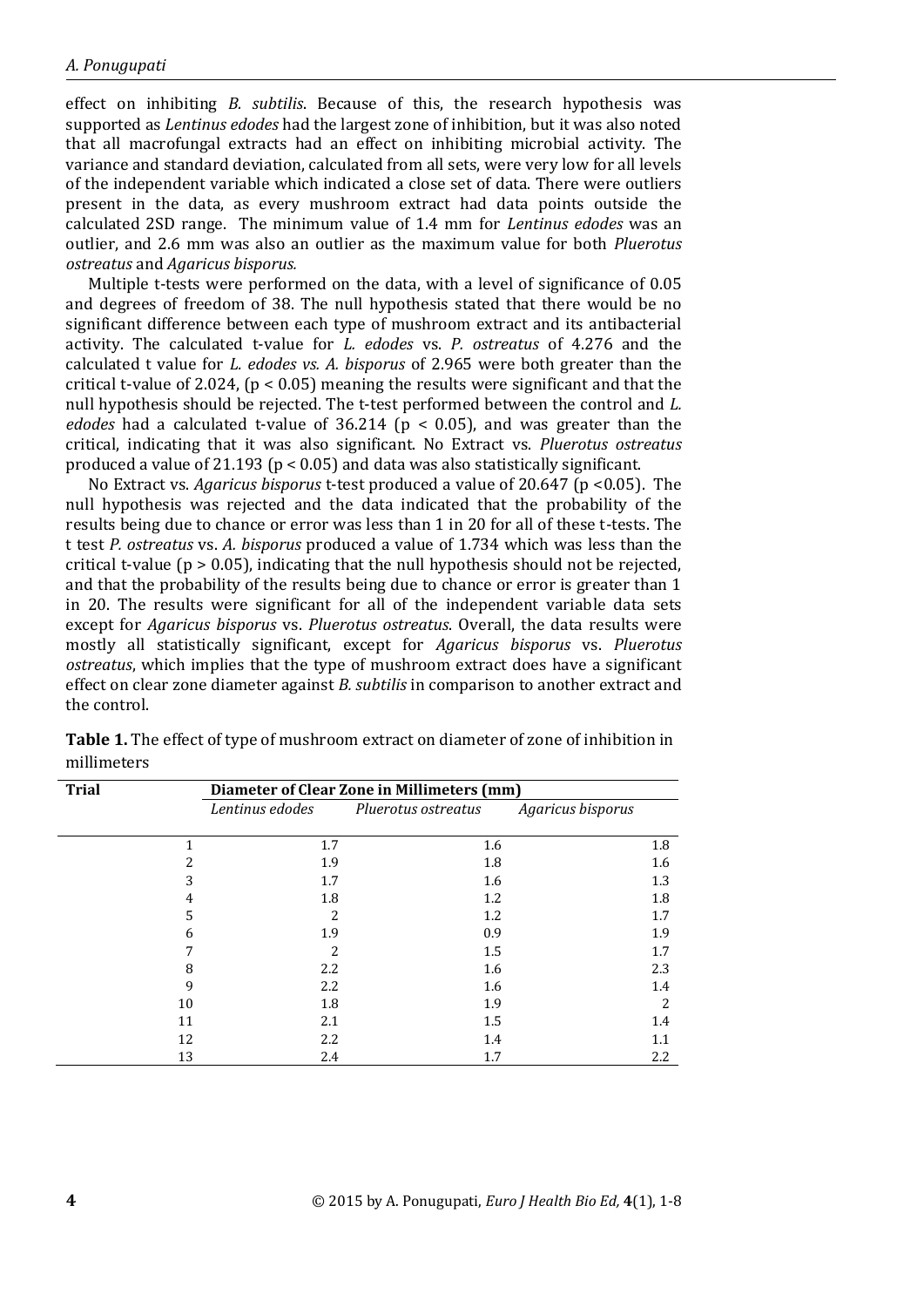*Bacteria inhibition of bacillus subtilis*

| 14   | 1.9 | 1.6 | 1.8     |
|------|-----|-----|---------|
| 15   | 2.1 | 1.4 | 2       |
| 16   | 1.4 | 1.5 | 1.5     |
| 17   | 1.8 | 2.6 | 2.6     |
| 18   | 2.1 | 1.3 | 2       |
| 19   | 2.2 | 1.6 | 1.7     |
| 20   | 1.6 | 1.8 | 2.5     |
| Mean | 2.0 | 1.6 | $1.8\,$ |



**Graph 1.** The effect of type of mushroom extract on the zone of inhibition diameter against *B. subtilis* in millimeters

| <b>Descriptive</b>        | <b>Type of Mushroom Extract</b>                                                                                                                                                                                                                                                                                                                                                                                                  |                  |                  |                 |  |
|---------------------------|----------------------------------------------------------------------------------------------------------------------------------------------------------------------------------------------------------------------------------------------------------------------------------------------------------------------------------------------------------------------------------------------------------------------------------|------------------|------------------|-----------------|--|
| <b>Information</b>        | Lentinus edodes                                                                                                                                                                                                                                                                                                                                                                                                                  | Pluerotus        | Agaricus         | No Extract      |  |
|                           |                                                                                                                                                                                                                                                                                                                                                                                                                                  | ostreatus        | bisporus         |                 |  |
| Mean                      | $2.0 \text{ mm}$                                                                                                                                                                                                                                                                                                                                                                                                                 | $1.6 \text{ mm}$ | $1.8 \text{ mm}$ | $0 \text{ mm}$  |  |
| Range                     | $1.0 \text{ mm}$                                                                                                                                                                                                                                                                                                                                                                                                                 | $1.5 \text{ mm}$ | $1.5 \text{ mm}$ | $0 \text{ mm}$  |  |
| Maximum                   | $2.4 \text{ mm}$                                                                                                                                                                                                                                                                                                                                                                                                                 | $2.6 \text{ mm}$ | $2.6 \text{ mm}$ | $0 \text{ mm}$  |  |
| Minimum                   | $1.4 \text{ mm}$                                                                                                                                                                                                                                                                                                                                                                                                                 | $0.9$ mm         | $1.1 \text{ mm}$ | $0 \text{ mm}$  |  |
| Variance                  | 0.061                                                                                                                                                                                                                                                                                                                                                                                                                            | 0.114            | 0.152            | $0 \text{ mm}$  |  |
| <b>Standard Deviation</b> | 0.264                                                                                                                                                                                                                                                                                                                                                                                                                            | 0.338            | 0.390            | $0 \text{ mm}$  |  |
| 1SD                       | 1.736-2.264                                                                                                                                                                                                                                                                                                                                                                                                                      | 1.262-1.938      | 1.410-2.190      | $0.000 - 0.000$ |  |
| 2SD                       | 1.472 - 2.528                                                                                                                                                                                                                                                                                                                                                                                                                    | 0.924-2.276      | 1.020-2.580      | $0.000 - 0.000$ |  |
| 3SD                       | 1.208-2.792                                                                                                                                                                                                                                                                                                                                                                                                                      | 0.586-2.614      | 0.630-2.970      | $0.000 - 0.000$ |  |
| Number                    | 20                                                                                                                                                                                                                                                                                                                                                                                                                               | 20               | 20               | 20              |  |
| Results of t-test         | Lentinus edodes vs. Pluerotus ostreatus $t = 4.276$ p < 0.05<br>Lentinus edodes vs. Agaricus bisporus $t = 2.965$ p < 0.05<br>Agaricus bisporus vs. Pluerotus ostreatus $t = 1.734$ p> 0.05<br>No Extract vs. Lentinus edodes $t = 36.214$ p < 0.05<br>No Extract vs. Pluerotus ostreatus $t = 21.193$ p < 0.05<br>No Extract vs. Agaricus bisporus t= $20.647$ p < $0.05$<br>At df= $38$ , a = 0.05; t = 2.024 for significance |                  |                  |                 |  |

**Table 2.** Statistical analysis on the effect of mushroom extract on diameter of inhibition zone against *B. subtilis* in millimeters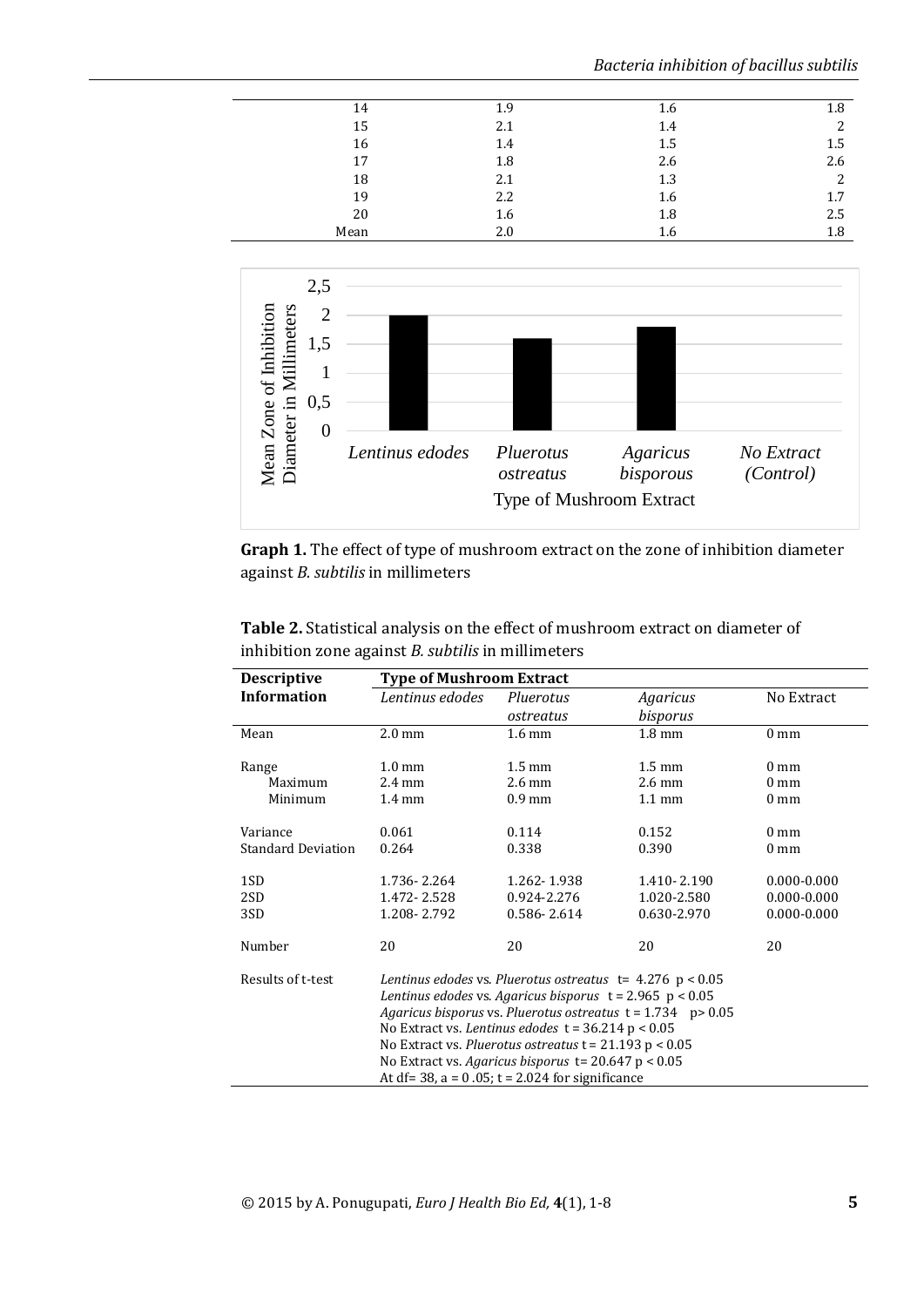#### **CONCLUSIONS**

The purpose of this experiment was to determine the effects of various fungal extracts on antibacterial properties against *Bacillus subtilis* using the disk diffusion testing method. To study the potential pharmacological activities of macrofungi, three different extracts were produced from *Lentinus edodes, Pluerotus ostreatus,*  and *Agaricus bisporus.* These extracts were placed into well holes from petri dishes already grown with *B. subtilis* and incubated for 48 hours to observe the zone of inhibition, in addition to a control group of petri dishes with no extract added. The formulated research hypothesis stated if *L. edodes* extract was used against the growth of *B. subtilis*, it would have the greatest antimicrobial effect. The *Lentinus edodes* extracts had the largest mean clear zone diameter (2.0 mm) and *Pluerotus ostreatus* had the smallest clear zone (1.6 mm). These results supported the research hypothesis as *L. edodes* exhibited the greatest antibacterial properties, and demonstrated that different mushroom extracts have an effect on bacterial resistance.

After performing statistical analysis, the data was revealed to be significant for all of the independent levels except those regarding *Agaricus bisporus* vs. *Pluerotus ostreatus*. The t-tests performed for *Lentinus edodes* vs*. Pluerotus ostreatus, Lentinus edodes* vs*. Agaricus bisporus* had a 1 in 20 probability that the results were most likely due to the independent variable ( $p < 0.05$ ). The t-tests between the control and all mushroom extracts were also significant, indicating the 1 in 20 probability of the results being due to the independent variable, and that these levels have an antibacterial effect. The t-test for *Agaricus bisporus vs. Pluerotus ostreatus* indicated the data to be insignificant, thus the 1 in 20 chance the results were due to chance or error. ( $p > 0.05$ ). Overall, the results denote that the type of mushroom extract has a significant effect on the antibacterial activity against *B. subtilis*.

Other experiments have investigated the effects of various macrofungal extracts on their potential antibiotic properties. *Lentinus edodes*, or the Shiitake mushroom, exhibited a greater antimicrobial effect against gram positive than gram negative bacteria (Bisen, 2012), with *Bacillus subtilis* and *Staphylococcus aureus* as the most highly inhibited bacteria, along with *E. coli* K-12 (Casaril, 2011). Other experiments studied the antibacterial effects of *L. edodes* versus *Pluerotus ostreatus*. Data quantitatively showed that the strong Shiitake mushroom extract had extensive antimicrobial activity against 85% of the organisms it was tested on, which included 29 bacterial and 10 fungal pathogens for the demonstration of microbial inhibition. This compared favorably with the results from both the positive control Ciprofloxacin, a commercial antibiotic, and *P. ostreatus*, in terms of the number of species inhibited by the activity of the metabolites integral to the Shiitake mushroom (Hearst, 2009). When culture extracts of *Agaricus bisporus* were assayed *in-vitro* for the antibacterial effects, inhibitory action on gram and gram negative bacterial growth was achieved. In the experiment, *E.coli*, *Enterobacter aerogens*, *Klebsiella pneumoniae* were the most sensitive bacteria amongst the tested microorganisms by *A. bisporus.* When the protein concentration of the mushroom was reduced, bacterial growth increased in all subjects except for *B. subtilis* (Tehrani, 2012). One experiment showed that the most active species was *P. ostreatus*, as it demonstrated broad- spectrum antimicrobial activity against both Gram-positive and Gram-negative bacteria. In addition, *P. ostreatus* demonstrated strong activity against *Mycobacterium aurum, Staphylococcus aureus, Streptococcus Sp., Acinetobacter calcoaceticus* and *Klebsiella oxytoca.* 

The results between the type of macrofungal extract and bactericidal properties were predominantly statistically significant, as there was observed inhibition on resting the *B. subtilis* cultures, most prominently by the *Lentinus edodes* extract.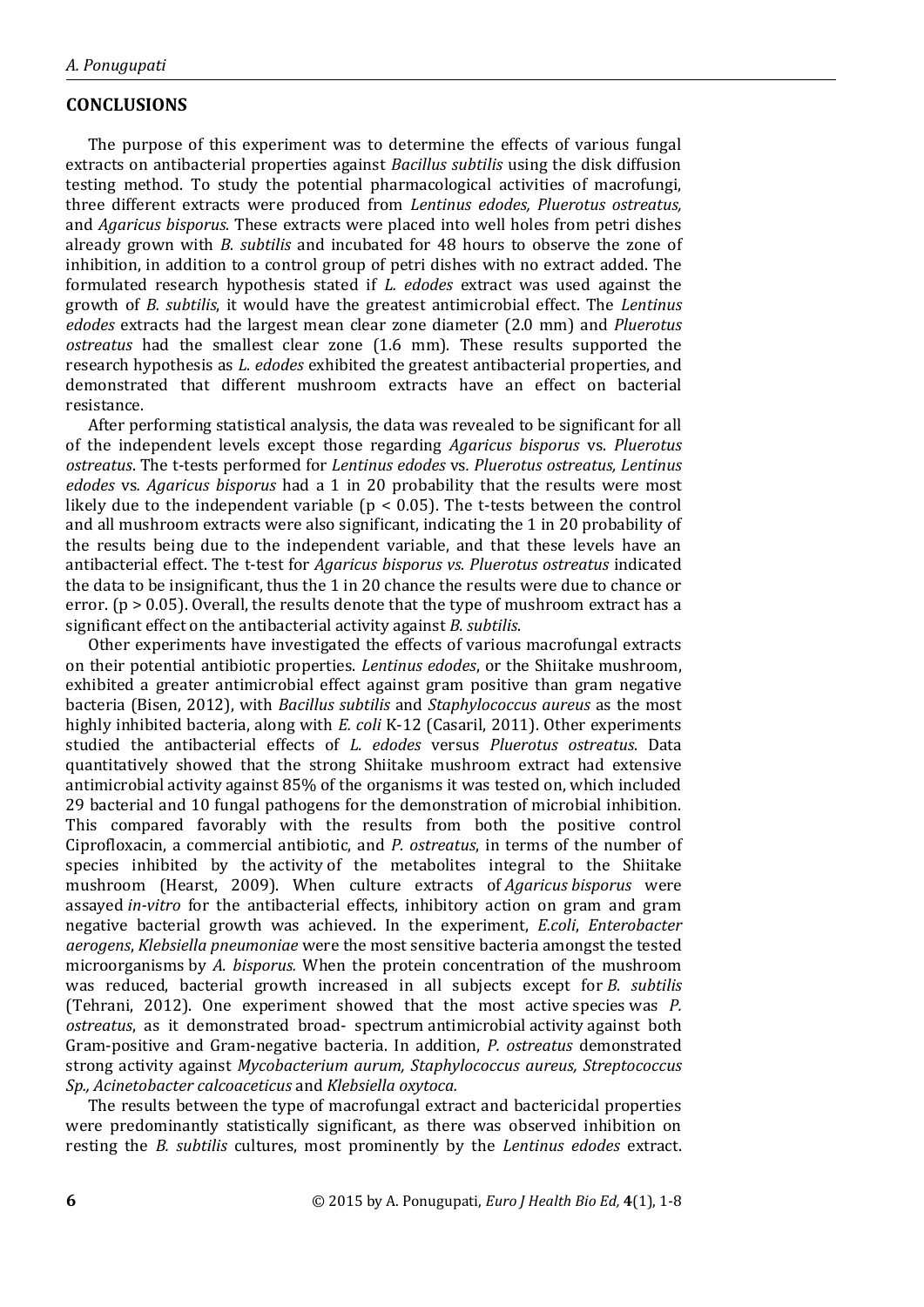Different mushroom species possess different constituents and in varied concentration, which accounts for the distinction in antimicrobial effects. In other experiments, microbial analyses revealed that the chloroform and ethylacetate extracts of Shiitake mushroom showed stronger inhibitory activity compared to the aqueous extract. The main components of chloroform, ethylacetate, and aqueous extracts of *L. edodes* may be lenthionine, disulphide derivative, eritadenine, and lentinan, which indicates that the presence of these substances resulted in its inhibitory activity. Lentinan is an activator for macrophage T-lymphocytes and other immune effector cells and may be responsible for *L. edodes'* observable, yet indirect antitumour and antimicrobial properties (Rao, 2008). Antiproliferative properties of *A. bisporus* was also due to lectin, and studies show that at least a portion of the antimicrobial properties belongs to its protein contents. Because *MRSA,* Methicillinresistant *S. aureus*, showed inhibitory action against *A. bisporus*, this mushroom also represents a medically prominent standpoint for new identification of antibacterial compounds (Tehrani, 2012). *P. ostreatus* also demonstrated inhibitory action against most bacteria, but there is little information about the mycelia of the species, which could eventually be attained with the purification of the biological active components from the mycelia crude extracts of Pluerotus spp. (Kalyoncu, 2010). It is known that several macrofungi such as *Ganoderma, Lentinus, and Pleurotus*, produce bioactive metabolites, but the biologic activity of most species have not been previously studied. Overall, while it is not specifically known which substances in each mushroom provide its antibacterial properties, it is widely acknowledged that both the fruiting body and mycelium of each mushroom contain compounds with wide-ranging antimicrobial activity. Their compounds could be isolated from many edible mushrooms species and, with further study, could be of benefit for humans. By doing so, alternative compounds may substitute the current antibacterial products which are ineffective by the bacterial resistance.

Continued study could involve the direct isolation and identification of active compounds in mushrooms to determine which substance possesses the antibacterial property.

#### **REFERENCES**

Bisen, P.S. et al. (2010) Lentinus edodes: A Macrofungus with Pharmacological Activities. *Current Medicinal Chemistry*, 17, 2419-2430.

- Casaril, B. et al. (2011), Antimicrobial activity and mineral composition of shiitake mushrooms cultivated on agricultural waste, *Brazilian Archives of Biology and Technology*, 54(5):991-1002.
- Hearst, R. et al. (2009), An examination of antibacterial and antifungal properties of constituents of Shiitake (*Lentinula edodes*) and oyster (*Pleurotus ostreatus*) mushrooms; *Complement Ther Clin Pract*, 15(1):5-7
- Hirasawa M. et al. (1999), Three kinds of antibacterial substances from Lentinus edodes (Berk.)

Sing. (Shiitake, an edible mushroom) *Int J Antimicrob Agents*;11(2):151-7

- Kalyoncu F., et al. (2010) Antimicrobial and Antioxidant Activities of Mycelia of 10 Wild Mushroom Species, *J Med Food*, 13, 415-419.
- Rao, J. et al. (2008*),* Antimicrobial properties of shiitake mushrooms (*Lentinula edodes*)**,** *International Society of Chemotherapy,*33(6), 591–592

Sonawane, H. et al. (2012). Antimicrobial Activity of Some Species of *Phellinus* and

*Ganoderma* Sample from Western Ghats of India, *IJPSR*, 3(6), 1795-1799

Tehrani, M. H. et al. (2012) Search for Proteins in the Liquid Extract of Edible Mushroom,

*Agaricus bisporus*, and Studying their Antibacterial Effects. *Iranian Journal of Pharmaceutical Research*, 11, 145-150.

Thallaimaharani K. et al. (2013). Studies on antimicrobial and antioxidant properties of oyster mushroom *Pleurotus florida*, *IJPSR*, 4, 1540-1545.

© 2015 by A. Ponugupati, *Euro J Health Bio Ed,* **4**(1), 1-8 **7**